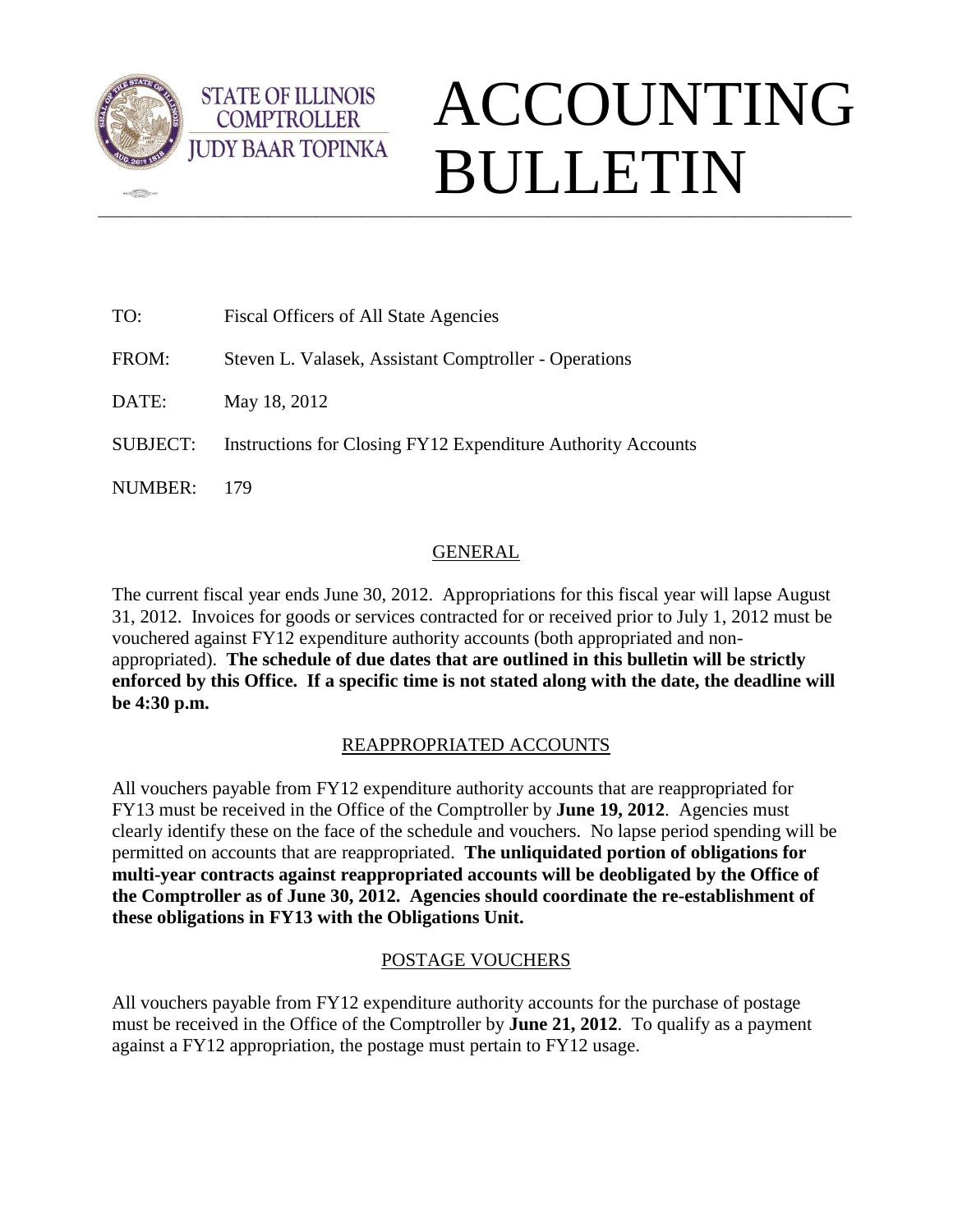## UTILITY BILLS

Agencies should continue the past practice of allocating utility bills that cover portions of June and July. Agencies have the option of either prorating utility bills to the proper month based upon the number of days service was provided, or charging the bill to the month and appropriate fiscal year which had the majority of serviced days. Once an option is chosen, it must be continued in all subsequent fiscal years.

## TELEPHONE BILLS

Telephone bills contain an advance charge for monthly service and charges for toll calls made during the previous billing period. Agencies have the option of charging the entire bill according to the fiscal year the vendor's invoice date falls within, or allocating the advance charges according to billing date and the toll call charges according to actual toll call date. Once an option is chosen, it must be continued in all subsequent fiscal years.

## TRAVEL

Where travel at fiscal year end crosses into the new fiscal year, agencies have the option of charging all travel expenses incident to a specific trip to the fiscal year in which the travel began, or allocating the expenses according to the days traveled in each fiscal year utilizing separate vouchers. If the first option is chosen, the entire trip should be submitted on a separate voucher. Once an option is chosen, it must be continued in all subsequent years.

## LAPSE PERIOD – VOUCHERS

From July 1, 2012 through August 31, 2012, all paper vouchers must be stamped or otherwise marked as either "FY12" or "FY13" to clearly designate the fiscal year. The fiscal year indicator should be placed on the upper right-hand corner of each voucher. For paperless vouchers, "FY12" or "FY13" should be placed on the agency tape/file balance report. All paper vouchers covering goods or services to be paid from FY12 expenditure authority accounts during the lapse period should be stamped in a prominent place, "Contracted for Prior to July 1." For paperless vouchers, the statement "Contracted for Prior to July 1" should be stamped on the agency tape/file balance report. ALL TRANSACTIONS SUBMITTED ON A TAPE/FILE MUST BE FROM THE SAME FISCAL YEAR.

Lapse period expenditures are limited to those liquidating liabilities for goods and services contracted for prior to July 1, 2012.

All vouchers must contain beginning and ending dates of service. Vouchers citing a contract must contain beginning and ending dates of service that are within the terms of the contract.

All vouchers must contain a Proper Billing Date, if applicable.

All vouchers payable from FY12 expenditure authority accounts must be received in the Office of the Comptroller by **August 23, 2012**.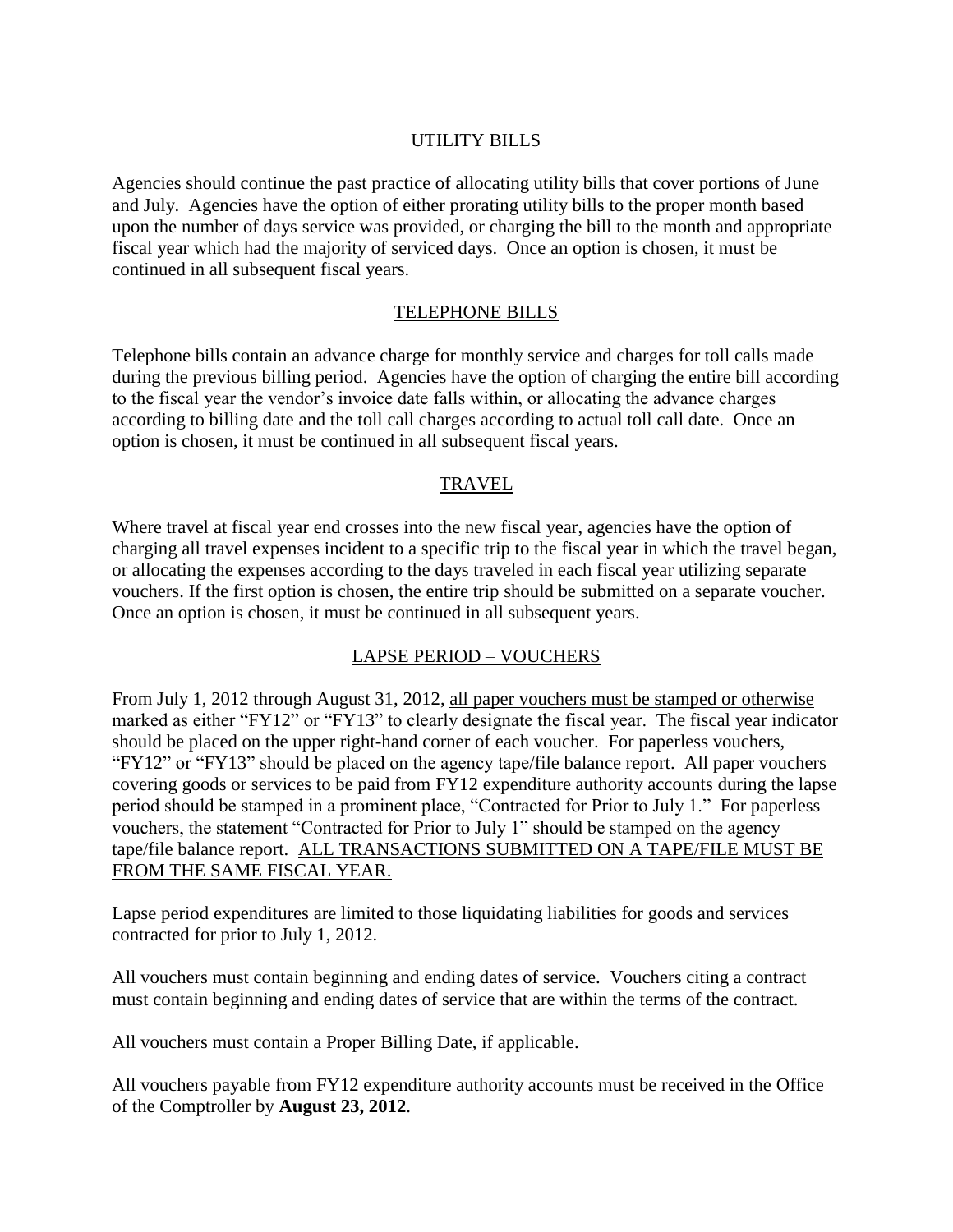## PROFESSIONAL OR ARTISTIC VOUCHERS

Any service which involves professional or artistic skills, or any personal services by an employee whose compensation is subject to income tax withholding (including contractual employees) must be performed by June 30, 2012 to be charged against the FY12 appropriation.

Any voucher for professional or artistic skills, or personal services submitted with a service date beyond June 30, 2012 will be ineligible for payment from FY12 and will be returned to the agency.

## LAPSE PERIOD – OBLIGATIONS

The reconciliation of your obligation records is extremely important through the closing of this fiscal year. Timely reconciliation of your records can ensure timely processing of your payments.

From July 1, 2012 through August 31, 2012, all contract related documents must be stamped or otherwise marked as either "FY12" or "FY13" to clearly designate the fiscal year. The fiscal year should be placed on the upper right-hand corner of the document.

Obligations established against FY12 expenditure authority accounts after June 30, 2012 must represent liabilities outstanding at June 30, 2012 (i.e., financial obligations for goods or services contracted for or received prior to July 1, 2012). In addition, all FY12 CODs filed after June 30, 2012 should be stamped "Contracted for Prior to July 1".

Outstanding obligations at June 30, 2012 may be canceled or decreased during the lapse period. Outstanding obligations representing actual contractual liabilities may be decreased or canceled only if such notice is accompanied by a contract amendment reflecting the corresponding decrease or cancellation. Contractual liabilities may also be increased during the lapse period as long as the increase is relevant to the original contract and is accompanied by a contract amendment executed prior to July 1, 2012 increasing the contract amount.

All obligation establishments, increases, decreases and cancellations that affect FY12 processing, must be received in the Office of the Comptroller by **August 17, 2012.**

## LAPSE PERIOD –TRANSFERS AND CORRECTION REQUESTS

All appropriation transfers that affect FY12 processing must be received in the Office of the Comptroller by **August 22, 2012**. All Expenditure Transfer and Object Correction Requests that affect FY12 processing must be received in the Office of the Comptroller by **August 15, 2012**.